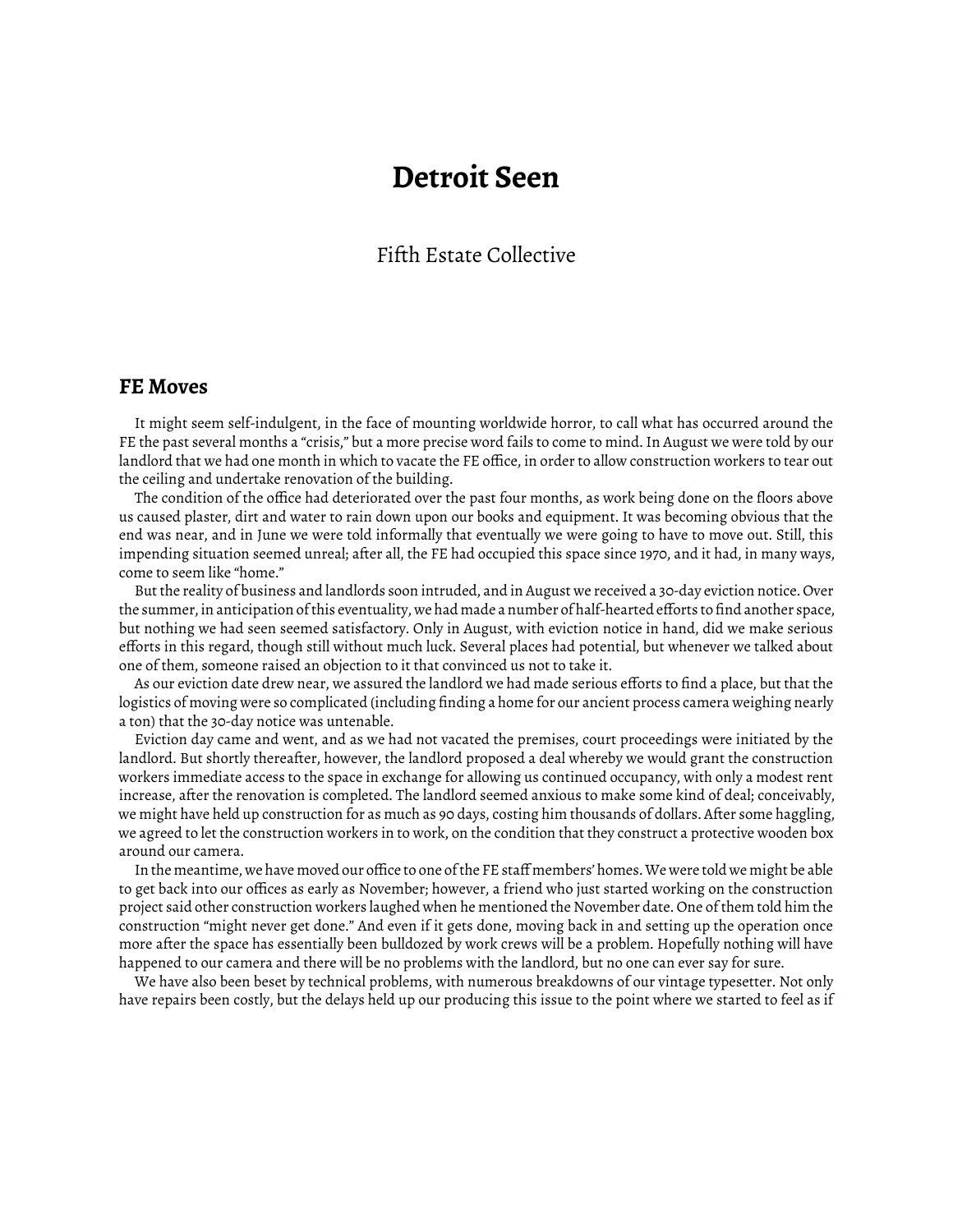we were presenting a schema of the Old Testament rather than a discussion of contemporary Middle East events. We had to add an introduction to our cover story, and then rewrite it. Events always race ahead of us!

Our circa 1916 process camera lies interred in a large plywood box in the basement of a semi-demolished building, and the typesetter threatens to give out at any time. We have finally come to the realization that we must find another if we are not to write by hand or chisel it out on blocks of stone as some of our critics have suggested. Since we already publish far too infrequently to write it out (at any rate, our handwriting is atrocious) and mailing costs of stone tablets would wipe us out, we have begun pricing new equipment.

Meanwhile, we have had our phone temporarily disconnected, but will retain the same number when service is restored. Our address remains the same, however, and all correspondence should continue to be addressed there as usual.

### **Numbers Game**

No, you haven't missed an issue of the paper. This issue is Volume 17, No. 3 (310). There was no Volume 16. We skipped a volume in order to have the numbers correspond with our first year of publication—1965. This is our third issue of this year, the last having been published in June. Also, please note that we have raised our subscription price to \$5 a year which was necessary due to our ever rising publication costs, including our recent rent hike.

## **Subscription Renewals**

Thanks again to all of you who have recently sent us money to renew your subscriptions, and for your continuing donations and support. Please be aware, though, that we are sometimes lax in sending out notices to people whose subscriptions have already expired and if you are also slow in sending back your renewals, you may receive several issues while this exchange takes place. Therefore, the number of issues you have paid for may appear to be used up more quickly than you expected, but rest assured that we send everyone at least the number of issues paid for, and most times they actually get several issues extra. We usually send out two notices of subscription expiration before removing someone from our list, so you will help us save money on postage if you will renew your subs promptly. And keep those letters coming in as we all look forward to hearing from you.

## **Dept. of Gloating**

We tried to tell Curtis Sliwa to keep out of Detroit, but the boss of the Guardian Angels was bent on expanding his gang punk vigilante empire to the Motor City. The local chapter is currently in open revolt against the "national leadership" who they charge are publicity hounds, more interested in headline grabbing than patrolling neighborhoods. The disillusioned Angels also complain that the heavy hand of Sliwa comes down hard on those who dare to dissent against his "suggestions," so 23 of the 30 Detroit group have quit to strike out on their own. Not to be undone, ubergrupenfuhrer Sliwa ordered in 35 of his toughs from his New York City chapter to fill the diminished Detroit ranks. However, unable to provide the troops with bus fare, several of them fell afoul of the Philadelphia police and were arrested for hitchhiking. Pity.

### **Insufferable Mistake Dept.**

We seem incapable of printing the correct address of Be Free: Here's our third try: Box 11331, Eugene OR 97440. They will send you their flyers upon request; postage would be appreciated.